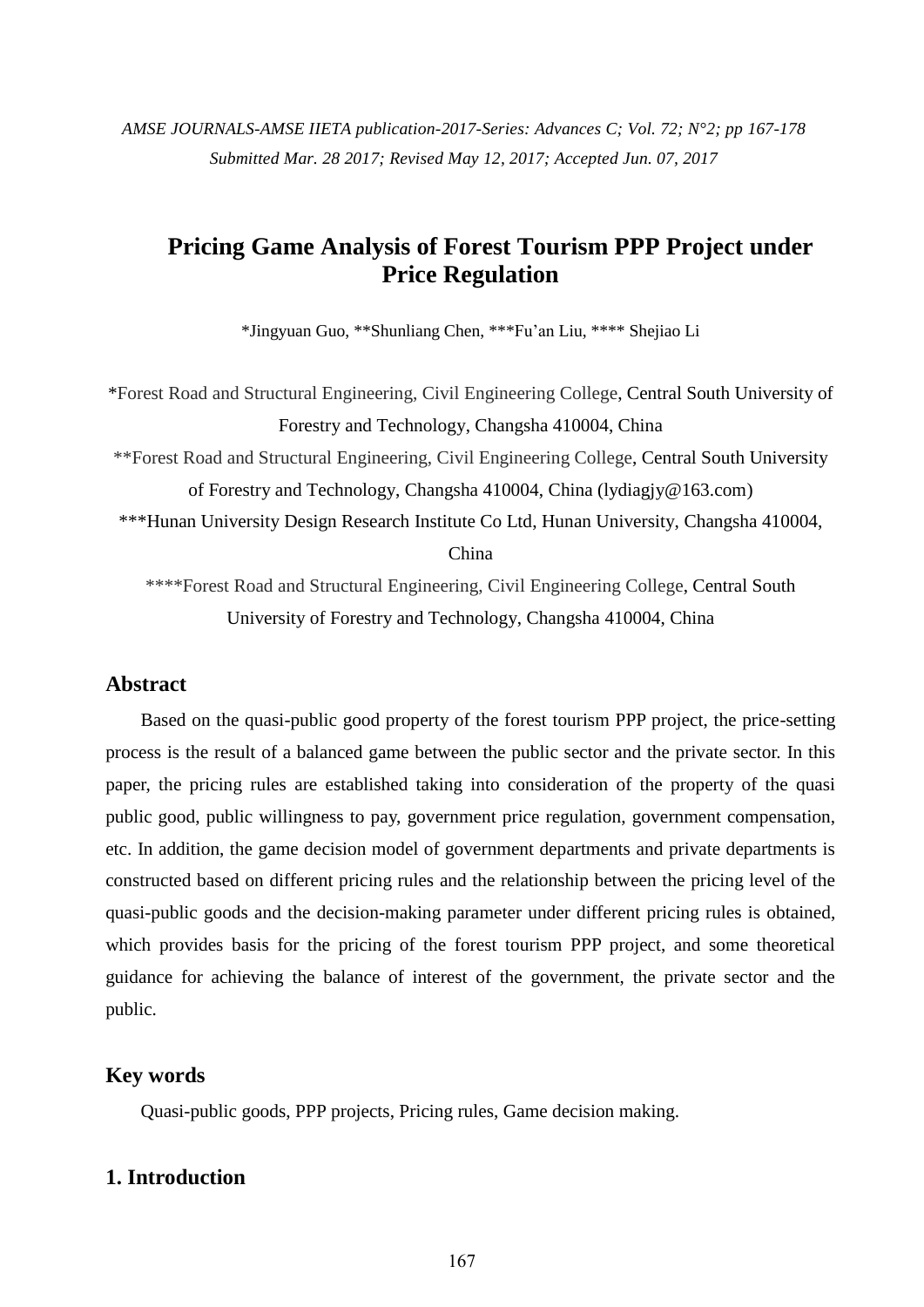As a kind of quasi-public good, the forest tourism PPP project follows the pricing rules different from the general project. For the general project, the price is adjusted by the market mechanism. But for PPP project, due to its commonweal character, the price setting shall take the social benefits into consideration. Therefore, the governmental departments need to regulate the price of PPP projects to both ensure the compensatory cost and embody the property of forest tourism as public products. Moreover, this kind of price regulation will have an impact on the investment decision-making of the government sector and private sector. Therefore, it has become a problem to be solved urgently to choose a way to reasonably set the price and make the best decisions under the premise of taking into consideration of both the public interest and the private interest.

There are few studies on the pricing methods of PPP projects. In foreign countries, theories such as incentive theory, system dynamics and real options are applied in the study of PPP project concession pricing model, but systematic and comprehensive pricing methods are still relatively few [1-4]. In China, from the perspective of quasi-public good, Li Ning and Xu Feng proposed reasonable solutions to the ticket pricing for the tourist attractions [5-6], but they only presented institutional solutions. From the perspective of governmental regulation, Zhang Shuibo analyzed the connotation, objectives and system of the regulations of PPP project [7]. Yi Xin put forward the pricing mechanism of PPP rail transit project based on dynamic multi-objectives through the effective integration of government regulations and market mechanism, and established the pricing model [8], but he did not quantify the pricing process. In terms of the pricing models, many scholars have built PPP project pricing models based on different theories such as net present value, real option, capital asset pricing and game [9-12]. From the perspective of stakeholders, Sun Chunling introduced the "fairness concern" parameter considering the game between the interest of private enterprise and the public interest, and established the pricing model by using the Nash equilibrium game theory [13]. Song Bo et al. studied the pricing mechanism of the government and the private sector and its influence on the relevant parameters under the condition of different public needs and verified the relationship between the pricing of public goods and the elasticity of product demand [14]; but they did not consider the pricing game process of the public and private sectors in PPP projects. Therefore, based on the shortcomings of existing researches and from multiple perspectives, this paper takes into account the attribute of public good, public willingness to pay, government price regulation and government compensation in the PPP project pricing model. Taking forest tourism PPP project as the specific research subject, this paper probes into the game decision-making model of the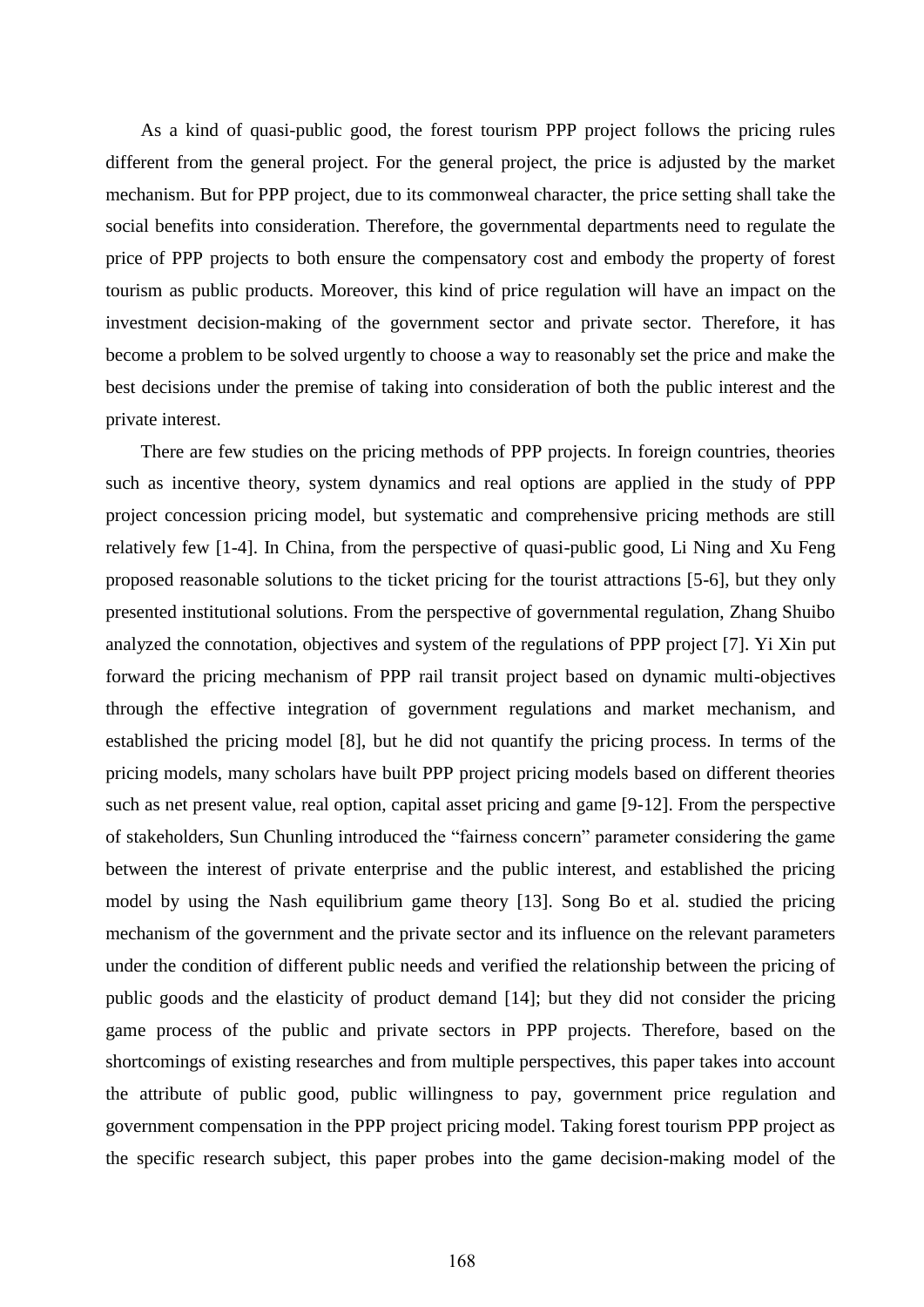public and private sectors under different pricing rules and discusses the optimal investment strategy of the two parties.

### **2. Pricing of Forest Tourism PPP Project under Price Regulation**

The forest tourism PPP project is relying on public resources, and is non-competitive, but when the project sets up the collecting fee system to control the number of tourists, this kind of forest tourism products become exclusive in consumption [15]. Therefore, the forest tourism PPP project in this paper has the attribute of quasi-public goods. As a kind of quasi-public good, the forest tourism products, unlike private products, do not take the profit maximization as the goal, but takes the social benefits into consideration. A too high price can only lead to the loss of its public welfare characteristics. Therefore, during the pricing process of the forest tourism PPP project, the government exerts impact on the decisions or behaviors of the private sectors utilizing the price regulations to ensure that the consumer prices are within a reasonable range under the premise of guaranteeing the minimum income and controlling the maximum income of the private sectors.

Assume that  $\varepsilon$  refers to the consumer's willingness to pay, and  $\varepsilon \in [\varepsilon_{min}, \varepsilon_{max}]$ ; *p* is the consumer price at the project operation stage,  $R$  is the actual operating income of the project,  $R_0$ means the minimum expected income of the private sector and *F* stands for the operating period compensation provided by the governmental sectors to the private sectors. The government departments stipulate the regulating range of the price, i.e.  $p \in [m, M]$ . In this value section, when *p* is given the lower limit value of *m*, it can be guaranteed that the actual income of the private sector is still larger than the minimum expected income. This paper sets out the pricing rules of forest tourism PPP project products by comparing consumers' willingness to pay and governmental price regulation range.

 $(1)$ .  $\varepsilon_{min} > M$ 

On the public product supply market, when the minimum willingness to pay of the consumer is greater than the maximum chargeable price of the operated PPP project in government regulation, the actual price of the public product  $p \leq M$ , and the private sector will definitely choose  $p=m$ . In this case, the government departments think that the actual income of the private sector is relatively large. They will claim the excess income in certain form to guarantee the social benefits of public goods.

 $(2)$ .  $m \leq \leq M$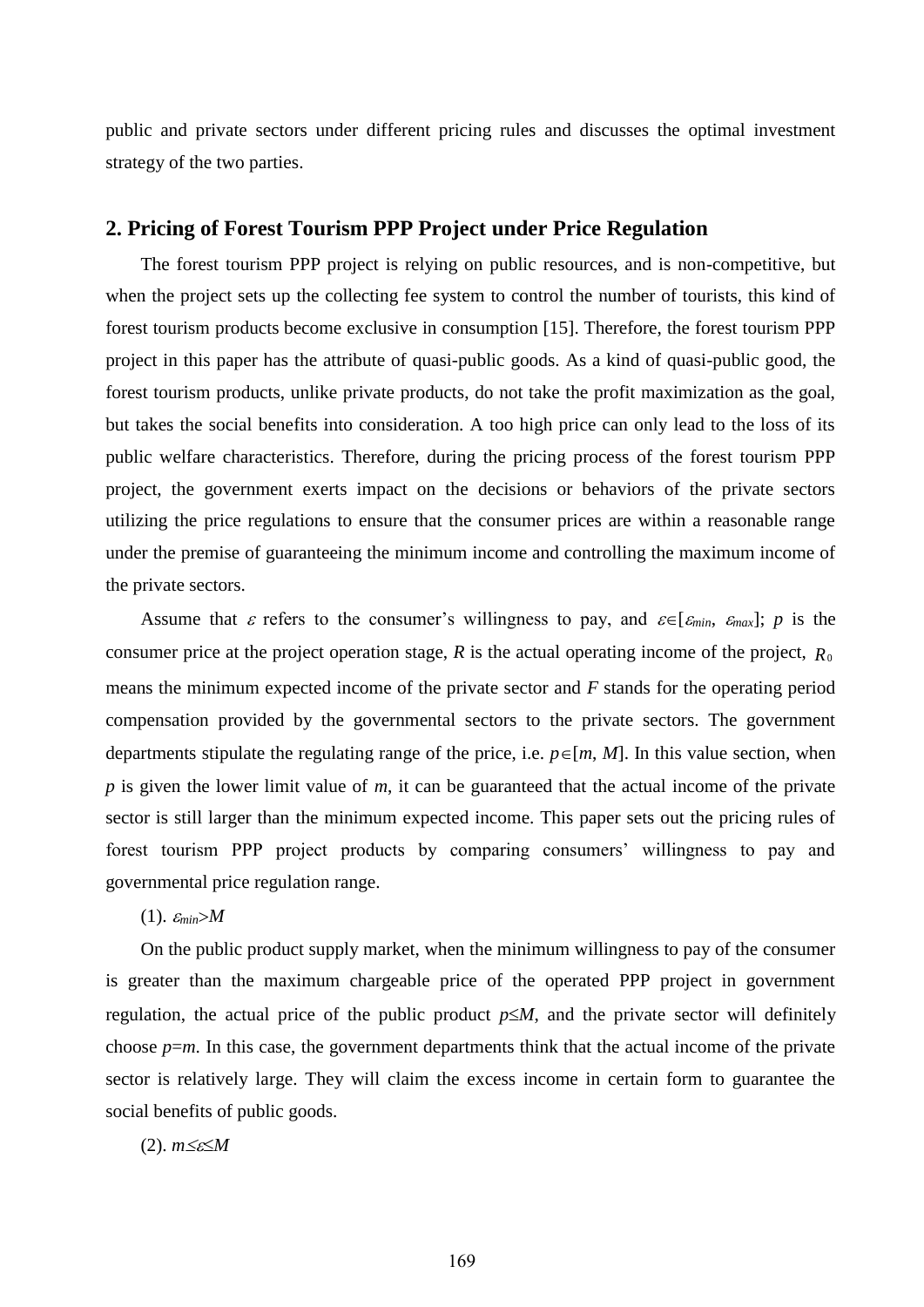On the public product supply market, when the willingness to pay of the consumer is within the range of the minimum charging price *m* and the maximum charging price *M* regulated by the governmental departments, the public products are traded freely according to the market supply and demand. At this time, the product pricing rights are completely handed over to the private sectors. They will set the price according to the market and require that  $p \in [m, M]$ . Since the private sectors set price independently, and their starting point is to pursue the maximum profit, they will not consider the governmental compensation.

 $(3)$ .  $\varepsilon_{max}$  m

On the public product supply market, when the maximum willingness to pay of the consumer is smaller than the minimum charging price regulated by the governmental departments,  $p \le m$ . At this time, the government thinks that the actual income of the private sector is fairly small and will provide the price subsidy-based compensation F for the operational period to the private sectors, so as to ensure the lowest revenue and the normal operation of PPP project of the private sectors.

#### **3. Game Decision-making Model of the Forest Tourism PPP Project**

# **3.1 Model Assumption**

Assume that the total amount of the initial investment in the forest tourism PPP project is *C*,  $T_f$  refers to the concession term of the project construction and operation, the project construction period is *T<sup>c</sup>* and the project operation and maintenance cost is *v*. In general, the project operating and maintenance cost drops with the increase of the project investment amount and constantly increases with the passage of time. It can be expressed as:

$$
v(C,t) = kC^{-\alpha}t^{\beta} \tag{1}
$$

Where  $k$ ,  $\alpha$  and  $\beta$  are constants and are all larger than 0.

The yearly average number of tourists of the project is *Q*. Assume that *Q* is only relevant to *p*, the demand function can be expressed as:

$$
Q(p) = a - bp \tag{2}
$$

Where, *b* is the slope of the demand function.  $a/b$  is the price level when the quantity demand is zero. *a* and *b* are positive contants.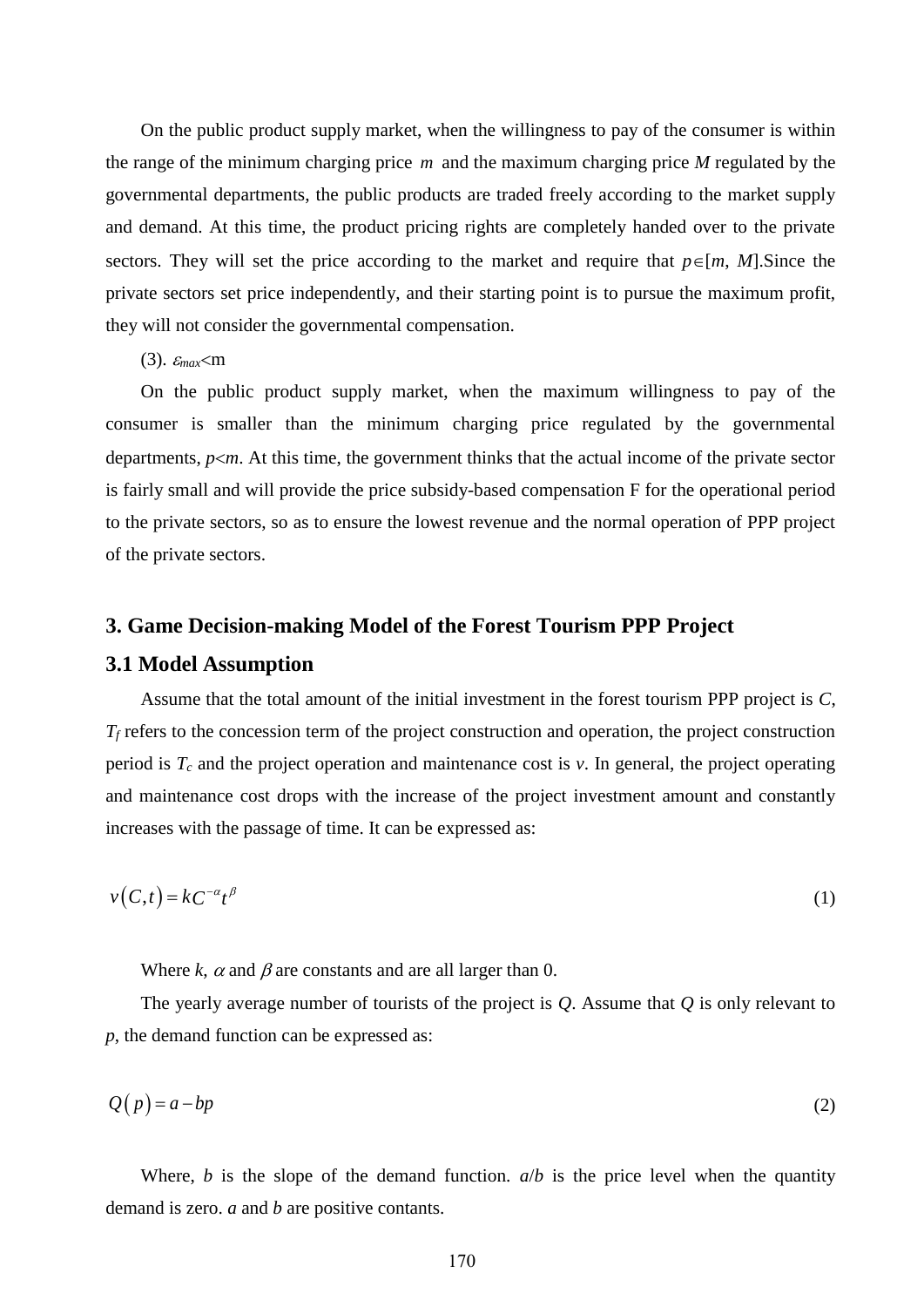The actual income of the project in unit time can be expressed as:

$$
R = pQ(p) = p(a - bp)
$$
\n(3)

According to the principles of public economics, the social benefits of public goods are composed of producer surplus and consumer surplus. In this paper, the producer surplus refers to the profits earned by the private sector; the consumer surplus refers to the difference between the highest price that the tourism consumers are willing to pay and the price actually paid. Thus, the consumer surplus can be expressed as:

$$
W = \frac{1}{2}(a - bp)\left(\frac{a}{b} - p\right)\left(T_f - T_c\right) \tag{4}
$$

### **3.2 Model Building**

In the forest tourism PPP project, the government department's goal is to maximize the social benefits of forestry resources, while the objective of the investment of private sectors is to maximize their own profits, thus a kind of mutually gaming relationship was formed. The optimal investment strategies of the governmental department and private sector are obtained through constructing the following gaming model.

The gaming model of the private sector:

$$
\max E\big[\pi_i\big] = \int_{T_c}^{T_f} Rdt + F - C - \int_{T_c}^{T_f} v(C, t) dt \tag{5}
$$

The gaming model of the government department:

$$
\max E[U_i] = \pi_i + W - \mu F
$$
  
s.t.  $E[\pi_i] \ge R_0$  (6)

In (5) and (6), the two sides of the game do not take actions simultaneously, but take actions step by step. Therefore, this is a kind of multistage game. Nash equilibrium solution of the multistage game can be determined by adopting the backward recursion method.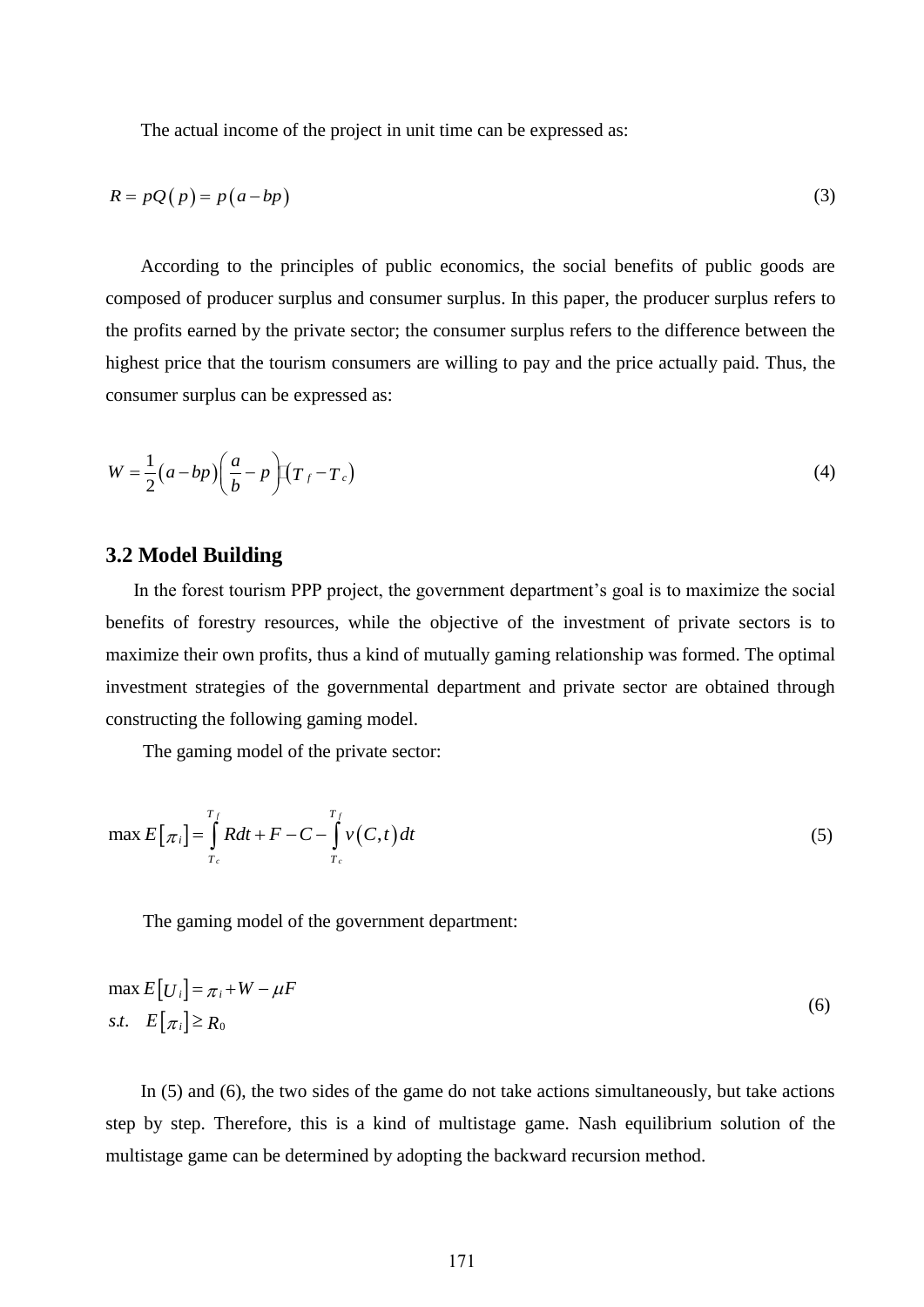### **4. Game Analysis**

1. When  $\varepsilon_{min} > M$ ,

Assume that the proportion of the excess earnings obtained by the government is  $\phi$ , then the function of the profit of the private sector is:

$$
\pi_1 = (1 - \phi)M[(a - bM)[(T_f - T_c) - C - kC^{-\alpha} \frac{T_f^{\beta+1} - T_c^{\beta+1}}{\beta+1}]
$$
\n(7)

The function of the social benefit of the government sector is:

$$
U_1 = (1 - \phi)M (a - bM) [T_f - T_c] - C - kC^{-\alpha} \frac{T_f^{\beta+1} - T_c^{\beta+1}}{\beta+1}
$$
  
+ 
$$
\frac{1}{2} (a - bp) \left( \frac{a}{b} - p \right) [T_f - T_c]
$$
 (8)

(1) First, analyze and determine the profit of the private sector based on the concession term and charging price given by the government sector to determine the optimal initial investment amount. No matter what decisions the government will make, the private sector will always choose the initial investment amount which can maximize their profit.

Let 
$$
\frac{\partial E[\pi_1]}{\partial C} = 0
$$
, and we have

$$
C_1^* = \alpha + \sqrt{\frac{\alpha k \left[ \left( T_f^{\beta+1} - T_c^{\beta+1} \right)}{\left( \beta + 1 \right)} \right] \tag{9}}
$$

Nature 1: When  $\frac{0 \text{C}_1}{2} > 0$ *f C T*  $\frac{\partial C_1^*}{\partial t}$  $\partial$ , it suggests that with the increase of the concession term, the

project's initial investment amount also rises correspondingly, because the late operation and maintenance costs of the project can be lowered only when the initial investment amount is actively increased and the project quality is enhanced.

(2) When it is predicted that the private sector makes decisions based on Formula (8), the optimal decision of the government becomes the following optimization problem: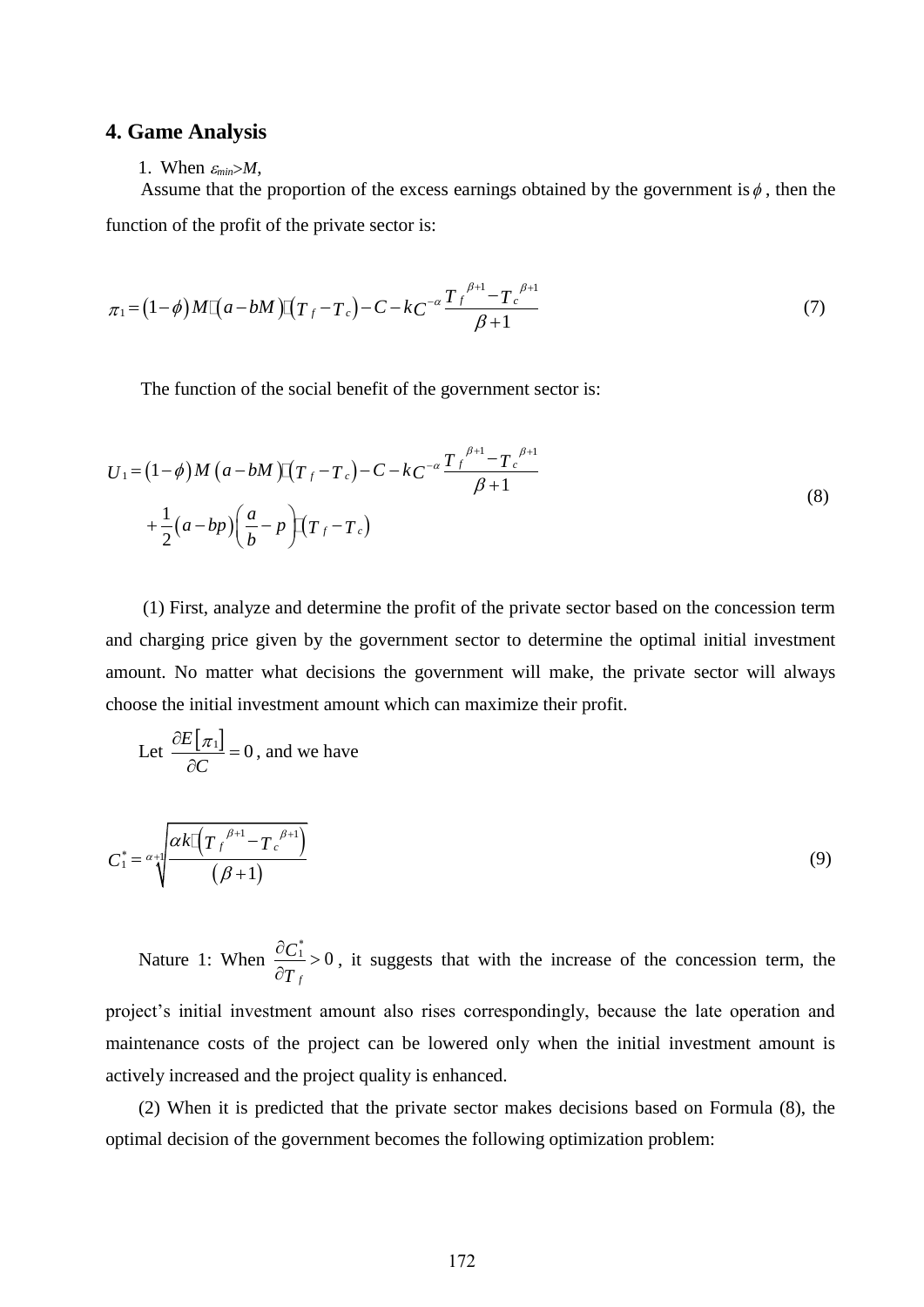$$
\max E(U_1) = (1 - \phi)M[(a - bM)[(T_f - T_c) - C_1^* - k(C_1^*)^{-\alpha}] \frac{T_f^{\beta+1} - T_c^{\beta+1}}{\beta+1} + \frac{1}{2}(a - bM)[\frac{a}{b} - M][(T_f - T_c)]
$$
\n*s.t.*  $E[\pi_1] \ge R_0$  (10)

The above optimization problem shows that when the government makes decisions, in addition to maximizing the social benefits of the project, it must satisfy the requirement of participation by the private sector, i.e. the investment profit of the private sector cannot be lower than the minimum expected return.

Seek the solution to this problem. Assume  $\lambda_1$  is the multiplier of Lagrange in Formula (9), then the Lagrange function of the above problem is:  $L_1 = E(U_1) + \lambda_1 [E[\pi_1] - R_0]$ 

Let 
$$
\frac{\partial L_1}{\partial M} = 0
$$
,  $\frac{\partial L_1}{\partial T_f} = 0$ ,  $\frac{\partial L_1}{\partial \lambda_1} = 0$ , and we have:

$$
T_{f}^{*} = \sqrt{\frac{(1-\phi)a\left(\frac{a}{b}-M\right)}{2k(C_{1}^{*})^{-\alpha}}}
$$
\n(11)

$$
M^* = \frac{a}{b} - \frac{2k(C_1^*)^{-\alpha}T_f^{\beta}}{a(1-\phi)}
$$
(12)

Eqs. (11) and (12) show the optimal decision of the government department when the minimum willingness to pay of the consumer is greater than the upper limit of the toll price. The following nature can be obtained based on the above formula.

Nature 2: Since  $((\partial T_f^*)/(\partial C))>0$ , the larger the initial investment amount is, the longer the concession period is, i.e. it will take longer for the project to recoup the capital outlay and get the expected earnings.  $((\partial T_f)(\partial M))$ <0 and  $((\partial T_f)/(\partial \phi))$ <0, suggesting that the higher the charging price and the proportion of the excess earnings of the government is, the shorter the concession term will be, i.e. the actual income of the project will be larger. The government controls the excess earnings of the private sector through manipulating the length of the concession term.

Nature 3: Formula (12) suggests that the upper limit value *M* stipulated by the government is positively correlated to the initial investment amount C and the proportion  $\phi$  of the excess earnings and is negatively correlated to the concession term *Tf*. It is positively correlated to the related parameter *a* of the demand elasticity and negatively correlated to another related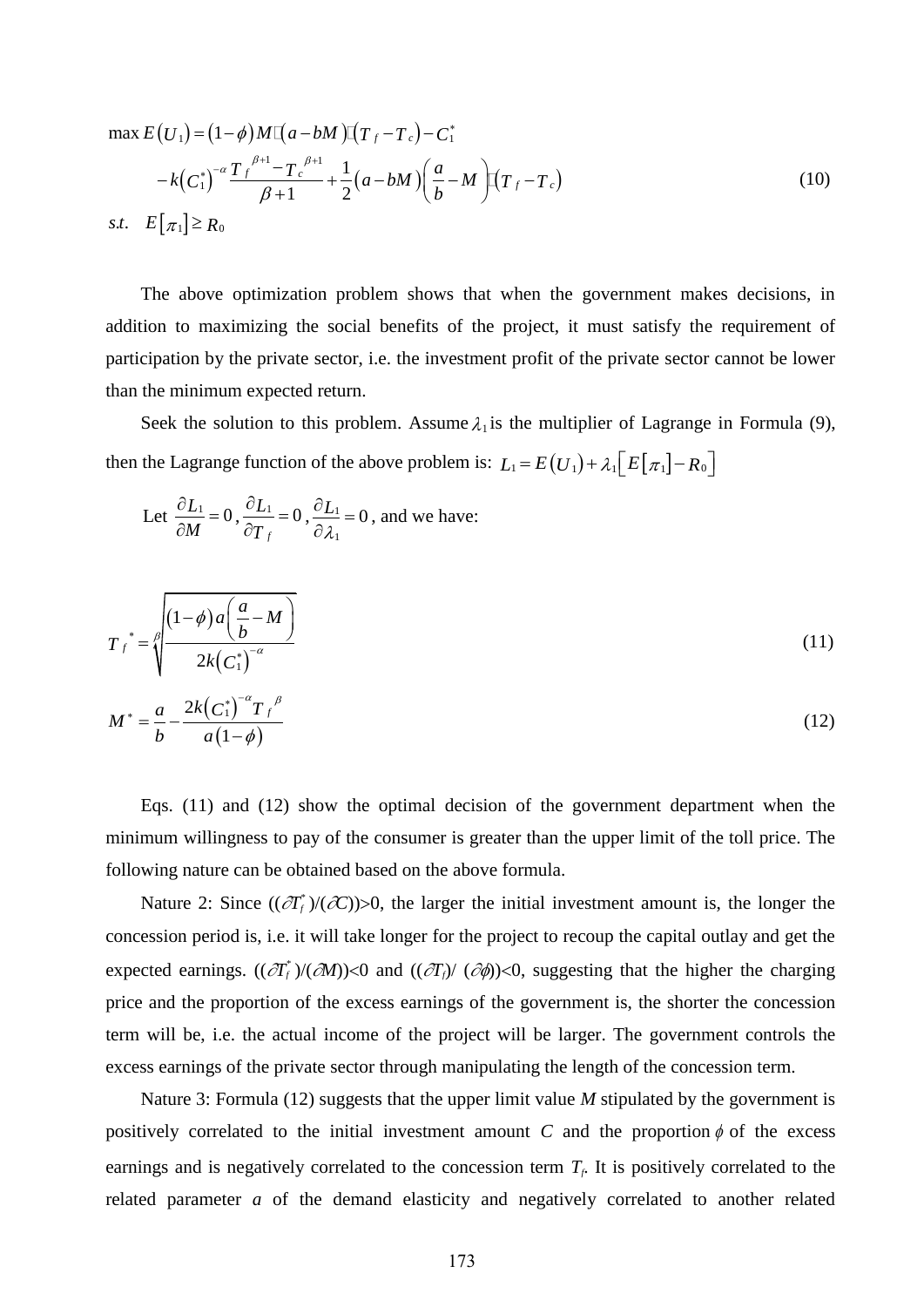parameter *b* of the demand elasticity. When *a* remains unchanged, the larger *b* is, the lower the upper limit of the stipulated charging price will be; when *b* remains unchanged, the larger *a* is, the upper limit value of the stipulated charging price will be.

2. When  $m \leq \leq M$ ,

The private function of the private sector is:

$$
\pi_2 = p\left[ (a - bp)\right] \left( T_f - T_c \right) - C - kC^{-\alpha} \frac{T_f^{\beta+1} - T_c^{\beta+1}}{\beta+1}
$$
\n(13)

The function of the social benefit of the governmental department is:

$$
U_2 = p(a - bp)\left[(T_f - T_c)\right) - C - kC^{-\alpha} \frac{T_f^{\beta+1} - T_c^{\beta+1}}{\beta+1}
$$
  
+  $\frac{1}{2}(a - bp)\left(\frac{a}{b} - p\right)\left[(T_f - T_c)\right]$  (14)

In this case, the private sector will set the price independently and choose the cost and charging price which will make its profit maximized.

Let 
$$
\frac{\partial E[\pi_2]}{\partial C} = 0
$$
, and  $\frac{\partial E[\pi_2]}{\partial p} = 0$ , and we can get

$$
C_2^* = C_1^*, \ p_2^* = \frac{a}{2b} \tag{15}
$$

Nature 4: The price set by the private sector independently is related to the relevant parameters *a* and *b* of the demand elasticity. When *a* remains unchanged, the larger *b* is, the lower the equilibrium price on the supply market is; when  $b$  remains unchanged, the larger  $a$  is, the larger the market demand is and the equilibrium price will be.

When the private sector makes investment decisions as per the above formula, the function of

the government's social benefits is:  
\n
$$
U_2 = \frac{3}{8} \frac{a^2}{b} \left[ (T_f - T_c) - \left( \frac{\alpha k \left[ (T_f^{\beta+1} - T_c^{\beta+1}) \right]}{\beta+1} \right)^{\frac{1}{\alpha+1}} \left( 1 + \frac{1}{\alpha} \right) \right]
$$
\n(16)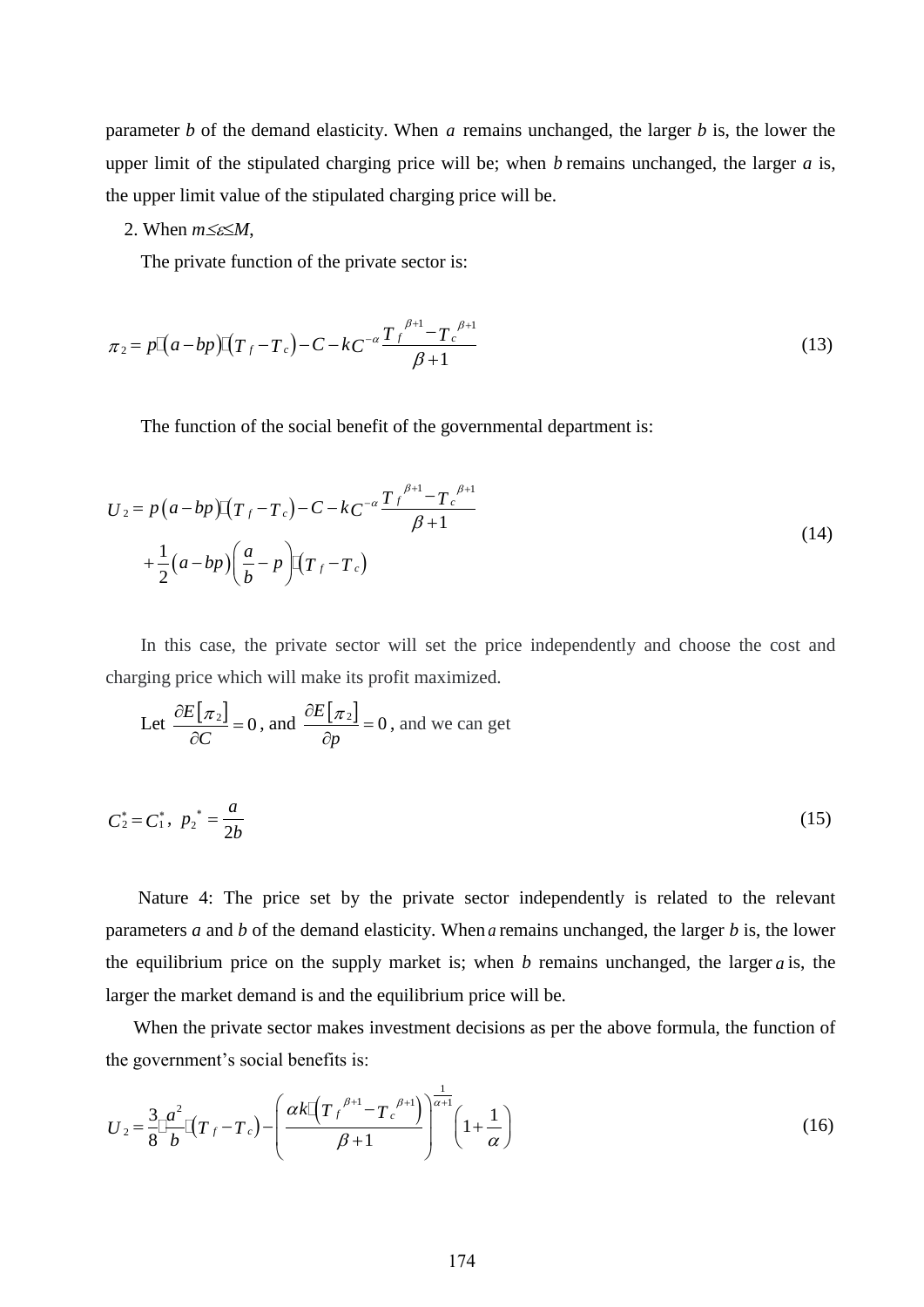### 2. When  $\varepsilon_{max}$  < m

The aim of the financial compensation of the governmental department is to secure the minimum income of the private sector, so the compensation function can be expressed as:

$$
F = (m-p)Q[(T_f - T_c)]
$$
\n(17)

Then, the function of the private sector's profit is:  
\n
$$
\pi_3 = p \mathbb{Q} \mathbb{I} (T_f - T_c) + (m - p) \mathbb{Q} \mathbb{I} (T_f - T_c) - C - kC^{-\alpha} \frac{T_f^{\beta+1} - T_c^{\beta+1}}{\beta+1}
$$
\n(18)

Given that the governmental compensation comes from tax revenue and other public financial capital, deadweight loss will occur generally. Assume that per unit compensation will lead to  $\mu(\mu > 1)$  unit social cost, then the function of the government sector's social benefits will be:

be:  
\n
$$
U_3 = p \mathbb{Q} \mathbb{I} (T_f - T_c) + (m - p) \mathbb{Q} \mathbb{I} (T_f - T_c) - C - k C^{-\alpha} \frac{T_f^{\beta+1} - T_c^{\beta+1}}{\beta+1} + \frac{1}{2} (a - bp) \left( \frac{a}{b} - p \right) \mathbb{I} (T_f - T_c) - \mu \mathbb{I} (m - p) \mathbb{Q} \mathbb{I} (T_f - T_c)
$$
\n(19)

Using the abovementioned method we can get

$$
C_3^* = C_1^* = \alpha + \sqrt{\frac{\alpha k \left[ \left( T_f^{\ \beta + 1} - T_c^{\ \beta + 1} \right)}{\left( \beta + 1 \right)} \right] \tag{20}
$$

$$
T_f^{\ast\ast} = \sqrt{\frac{(a - bp)\left[\mu + \frac{1}{2}\left(\frac{a}{b} - p\right)\right]}{\mu \mathbb{R}\left(\frac{a}{b}\right)^{-\alpha}}}
$$
(21)

$$
p_3^* = \frac{a(\mu - 1)}{b(2\mu - 1)}\tag{22}
$$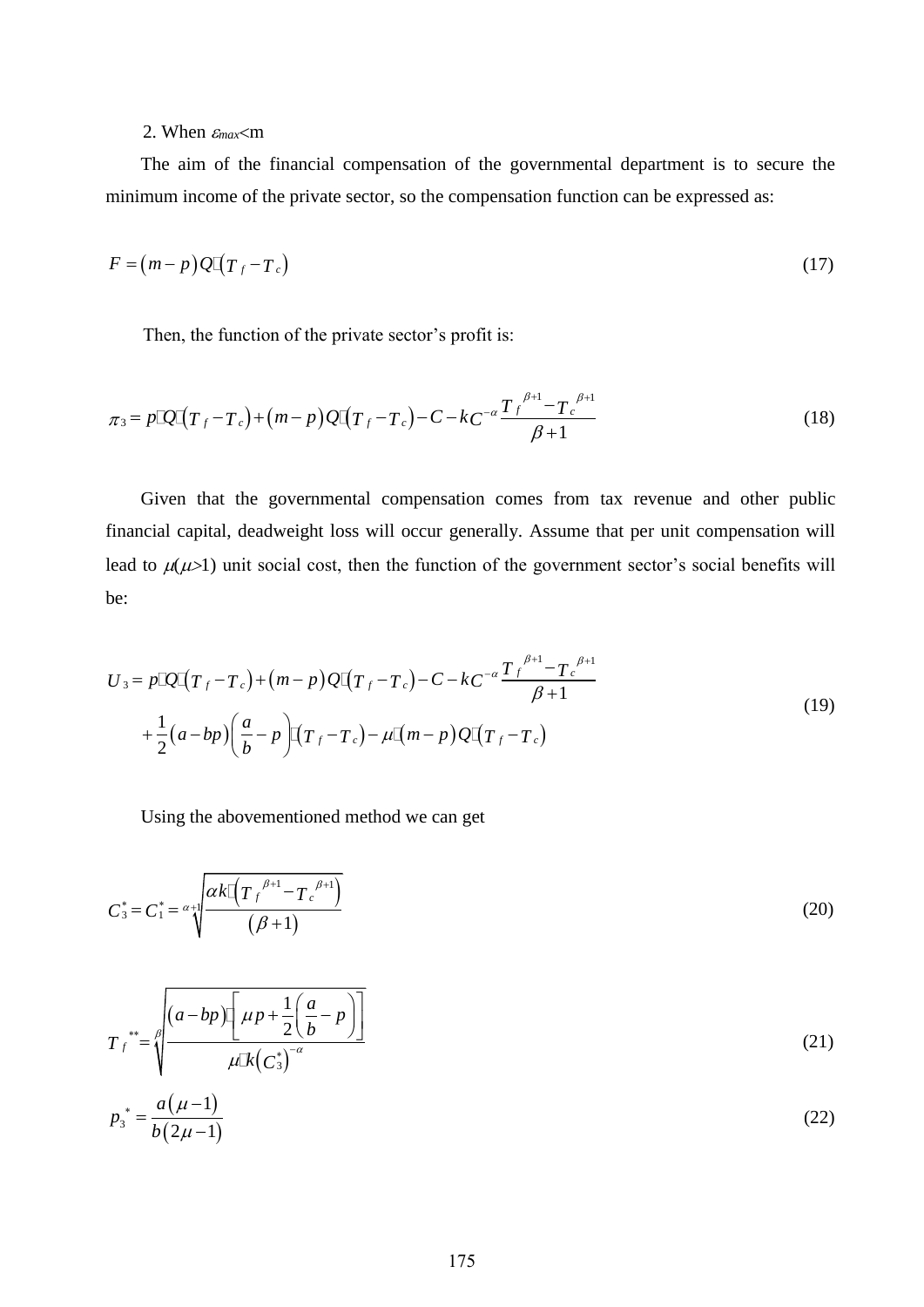$$
m^* = \frac{C_3^* + k(C_3^*)^{-\alpha} \frac{T_f^{\beta+1} - T_c^{\beta+1}}{\beta+1} + R_0}{(a - bp)\mathcal{I}(T_f - T_c)}
$$
(23)

Formula (21), (22) and (23) indicate the government sector's optimal decision under the circumstance that the consumer's maximum willingness to pay is smaller than the lower limit value of the charging price. The following nature can be obtained based on the above formulas:

\n Nature 5: Take the derivative of 
$$
p
$$
 using formula (21). When  $p < \frac{a(\mu - 1)}{b(2\mu - 1)}, \frac{\partial T_f^{**}}{\partial p} > 0$ ; when  $p > \frac{a(\mu - 1)}{b(2\mu - 1)}, \frac{\partial T_f^{**}}{\partial p} < 0$ ; when  $p = \frac{a(\mu - 1)}{b(2\mu - 1)}$ , the concession term.\n

reaches its maximum value.

Nature 6: When  $((\partial T_j^*)/(\partial \mu))$ <0, it suggests that the larger the governmental compensation cost is, the shorter the concession term will be, i.e. the government reduces its compensation to the private sector through shortening the concession term, thus reducing the compensation cost.

Nature 7: When  $((\partial p)/(\partial u))>0$ , it suggests that the larger the governmental compensation cost is, the higher the charging price is, i.e. the charging price needs to be raised to reduce the gap between the price and the lower limit value of the charging price, thus reducing the governmental compensation cost.

Nature 8: Formula (23) suggests that the lower limit value *m* of the charging price stipulated by the government sector is related to the initial investment amount *C*, concessionary time  $T_f$ , the minimum expected income of the private sector *R<sup>0</sup>* and relevant parameters *a* and *b* of the demand elasticity.

### **Conclusion**

Through the analysis of the optimal decisions of the public and private sectors under three different pricing mechanisms, we can get the following conclusions:

(1) By comparing the consumer's willingness to pay with the upper and lower limit values of the price stipulated by the government sector, the pricing rules of the forest tourism PPP project under different circumstances are obtained. This kind of pricing rule comprehensively takes into account the pricing principle of quasi-public goods, government price regulation, consumer's affordability, government compensation and income distribution to ensure that the interests of the three stakeholders of the PPP project are balanced.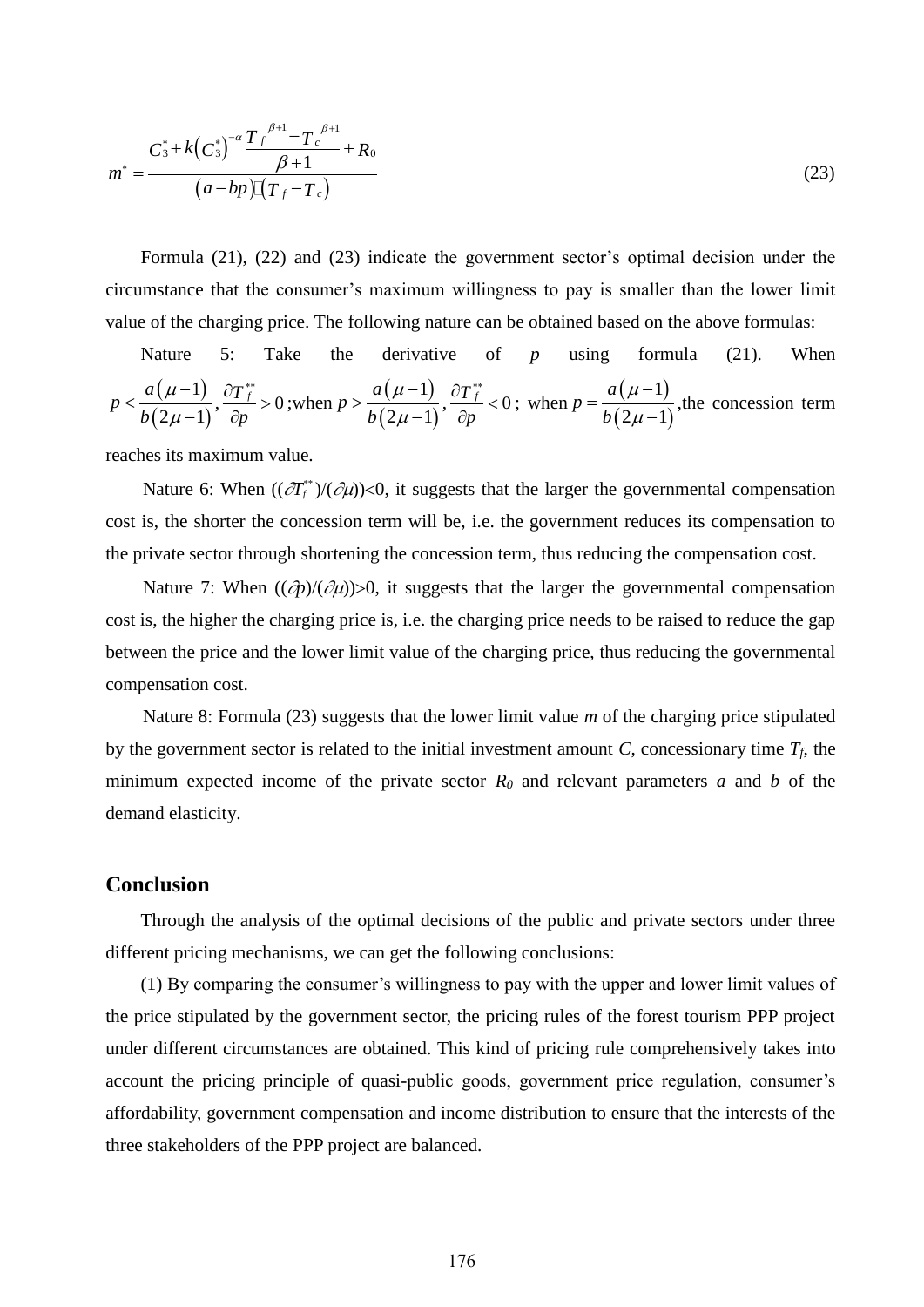(2) When  $\varepsilon_{min} > M$ , the price will be set based on the upper limit value of the price stipulated by the government; when  $m \leq \epsilon \leq M$ , the private sector will set the price independently as per the market situation; when  $\varepsilon_{max}$  m, the price will be set as per the consumer's willingness to pay.

(3) Based on the influence of different pricing rules on the decisions of the public sector and private sector, the game decision-making model is established. The following points are obtained after the comparative analysis:

(a) When making decisions under different pricing rules, the optimal initial investment amount of the private sectors is equal, and is related to the concession period.

(b) When  $\varepsilon_{min} > M$  and  $\varepsilon_{max} < m$ , the concession terms are related to the proportion  $\phi$  of the excess earnings and the coefficient  $\mu$  of the governmental compensation cost respectively; and they are both related to the related parameters *a* and *b* of the market demand elasticity.

(c) Under different pricing rules, the actual charging price is positively correlated with the parameter *a* of the market demand elasticity and is negatively correlated to the parameter *b* of the market demand elasticity.

(d) The optimal upper limit value and lower limit value of the charging price stipulated by the government sector are related to the initial investment amount, concession term, and the relevant parameters *a* and *b* of the market demand.

(4) With the application of PPP project in China's infrastructure construction, more and more problems will be exposed, therefore, to further improve the theories relevant to PPP project is of great significance to promote public-private cooperation.

## **References**

- 1. Gordon C., Mulley C., Stevens N., How optimal was the Sydney metro contract: Comparison with international best practice, 2013, Research in Transportation Economics, vol. 39, no. 1, pp. 239-246.
- 2. Y. Xu, C. Sun, M.J. Skibniewski, System Dynamics (SD)-based concession pricing model for PPP highway projects, 2012, International Journal of Project Management, vol. 30, no. 2, pp. 240-251.
- 3. N.A. Kruger, To kill a real option-incomplete contracts, real options and PPP, 2012, Transportation Research Part A Policy & Practice, vol. 46, no. 8, pp. 1359-1371.
- 4. Y.L. Xu, M.J. Skibniewski, Y.M. Zhang, Developing a concession pricing model for PPP highway projects, 2012, International Journal of Strategic Property Management, vol. 16, no. 2, pp. 201-217.